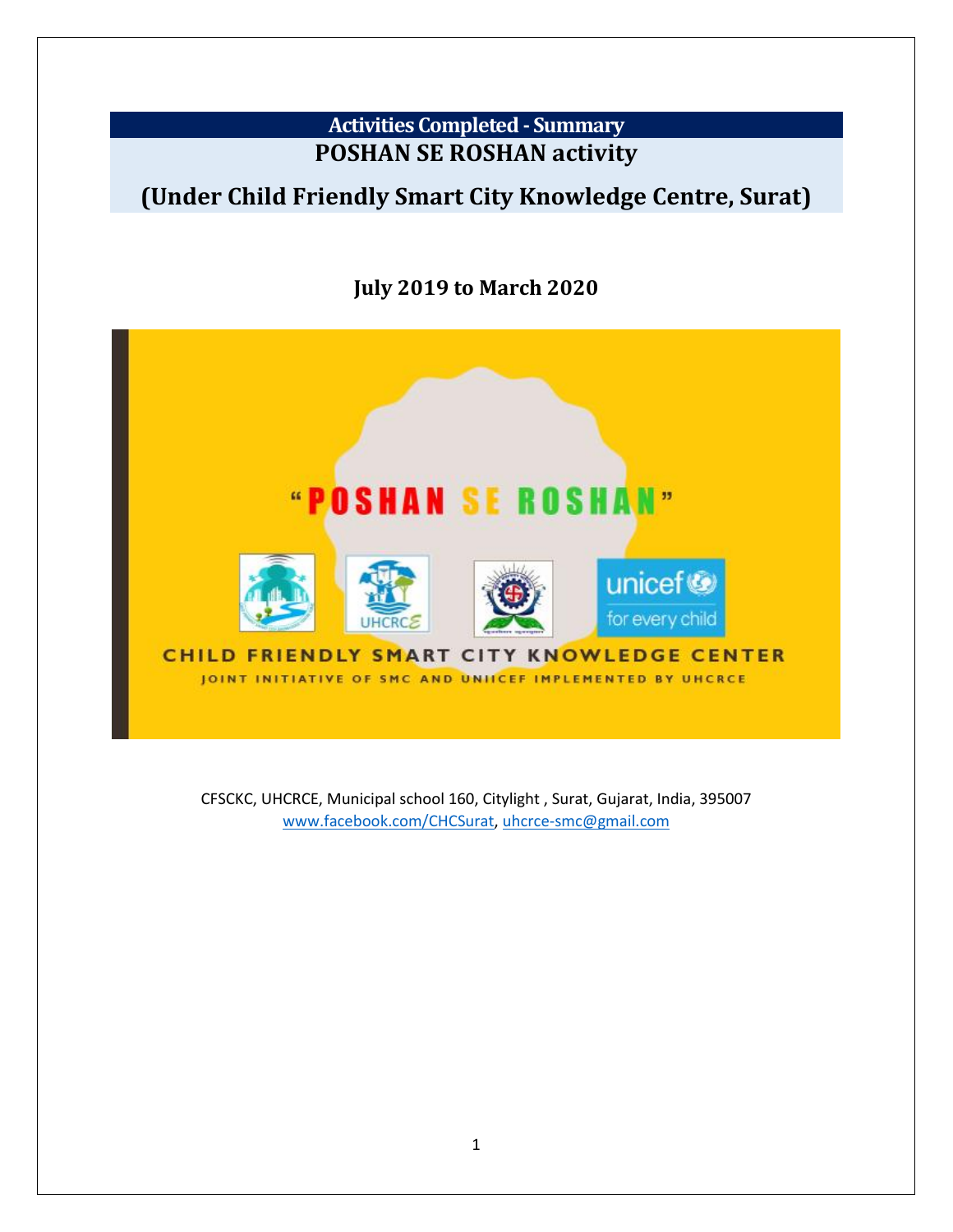|                | <b>Activities completed - Summary</b>                |                                                                                                                                                                                                                                                                                                                                                                                                                                                                                                                                                                                                                                                                                                                                                                                                                                                                                                                                                                                                                                                                                                   |  |  |  |  |
|----------------|------------------------------------------------------|---------------------------------------------------------------------------------------------------------------------------------------------------------------------------------------------------------------------------------------------------------------------------------------------------------------------------------------------------------------------------------------------------------------------------------------------------------------------------------------------------------------------------------------------------------------------------------------------------------------------------------------------------------------------------------------------------------------------------------------------------------------------------------------------------------------------------------------------------------------------------------------------------------------------------------------------------------------------------------------------------------------------------------------------------------------------------------------------------|--|--|--|--|
| Sr.<br>No.     | <b>Activity</b>                                      | <b>Outcome/Remark</b>                                                                                                                                                                                                                                                                                                                                                                                                                                                                                                                                                                                                                                                                                                                                                                                                                                                                                                                                                                                                                                                                             |  |  |  |  |
| $\mathbf{1}$   | Preparatory<br>activities                            | Consultant Nutritionist and Project coordinator (MSW) in<br>٠<br>place<br>All 19 Targeted Intervention (TI) project partners in Surat<br>٠<br>city were contacted, oriented with objectives and activities<br>to be planned under Poshan se Roshan.<br>o Basic details of their project (average number of<br>beneficiaries, age-gender wise distribution, number of<br>counselors) were recorded.<br>The project scope was mapped, for example, 14 out of 19<br>$\circ$<br>reported that they don't include nutrition in their<br>current counseling.<br>Their experience of nutritional needs and challenges<br>$\circ$<br>among PLHIV was also documented in participatory<br>methods. This information was used in preparation of<br>dietary survey tools and upcoming training of<br>counselors.<br>UHCRCE exchanged the formal partnership letter with<br>$\circ$<br>all projects for smooth functioning of the project.<br>Similar project orientation meetings were carried out with<br>п<br>other relevant stakeholders like SMC-STD Care, ICDS, Civil<br>hospital and SMIMMER hospital. |  |  |  |  |
| $\overline{2}$ | Training<br>workshop of<br><b>Master trainers</b>    | The training was conducted by Faculties associated with<br>п<br>Kalavatisharan hospital, New Delhi as suggested by UNICEF.<br>Total 15 Master trainers were trained.<br>п<br>As per group's suggestion, UHCRCE also arranged the<br>п<br>additional training of terrace gardening which will be<br>helpful for MTs during training of other stakeholders.                                                                                                                                                                                                                                                                                                                                                                                                                                                                                                                                                                                                                                                                                                                                         |  |  |  |  |
| 3              | Training<br>workshop of<br>counselors<br>(3 batches) | All three training workshops were completed in order to equip<br>them for providing the nutritional guidance during Counseling<br>of People living with HIV. Trainings were conducted by multi-<br>disciplinary faculties of Master trainers.                                                                                                                                                                                                                                                                                                                                                                                                                                                                                                                                                                                                                                                                                                                                                                                                                                                     |  |  |  |  |
|                |                                                      | Total 68 counselors from ART centers, STD care UHCs, TI<br>Projects PPTCT and ICTC were trained.                                                                                                                                                                                                                                                                                                                                                                                                                                                                                                                                                                                                                                                                                                                                                                                                                                                                                                                                                                                                  |  |  |  |  |
|                |                                                      | Do's and don'ts of nutrition habits, specific tips for women and<br>children, systematic screening, basics of anthropometry,<br>healthy recipes, Immune booster foods, communication skills -<br>such topics were part of training using variety of methods like<br>flip charts, participatory group work, videos and presentations<br>and hands on role plays.                                                                                                                                                                                                                                                                                                                                                                                                                                                                                                                                                                                                                                                                                                                                   |  |  |  |  |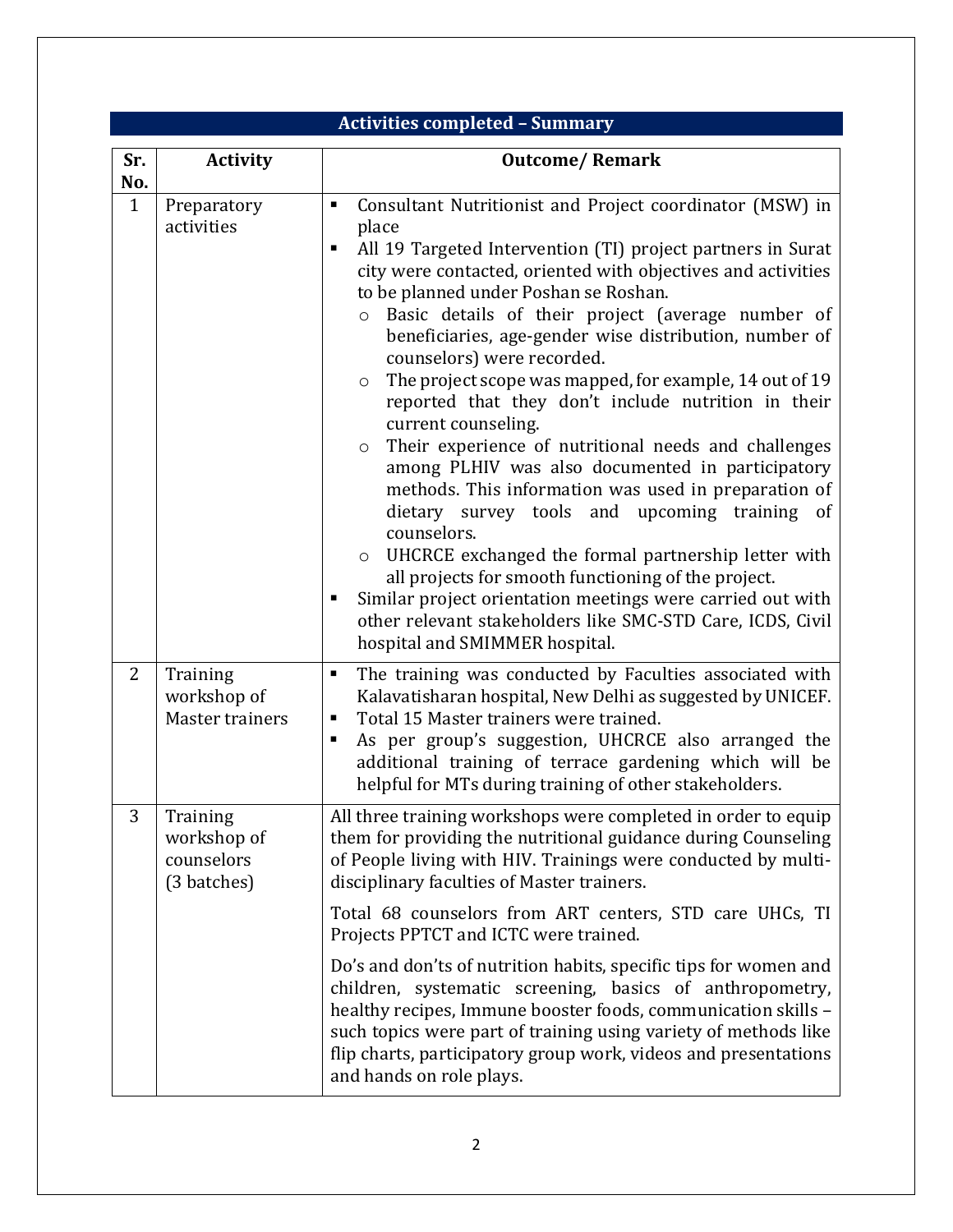| $\overline{4}$ | Training<br>workshop of UHC<br><b>Medical Officers</b><br>(2 batches)   | The Training workshops of UHC Medical Officers had been<br>planned in order to sensitize them for the role of health centers<br>in nutritional counseling of people living with HIV. 73 MOs were<br>sensitized with basic need of nutrition for PLHIV, role of health<br>centres and prevention counseling with flip charts already<br>given to counselors. Smooth coordination is ensured. MOs were<br>also explained scope of grass-root networking with the help of<br>unique pilot initiatives taken at Vijayanagar health centre. |  |
|----------------|-------------------------------------------------------------------------|----------------------------------------------------------------------------------------------------------------------------------------------------------------------------------------------------------------------------------------------------------------------------------------------------------------------------------------------------------------------------------------------------------------------------------------------------------------------------------------------------------------------------------------|--|
| 5              | Training<br>workshop of ICDS<br>PO & CDPO                               | The Training workshop of 10 ICDS PO & CDPO was organized in<br>order to sensitize them about PSR activities in city and<br>importance of nutritional counseling of people living with HIV.                                                                                                                                                                                                                                                                                                                                             |  |
| 6              | Training<br>workshop of<br>inmates of                                   | Total 37 adolescent inmate girls of Jananidham participated in<br>a one day training workshop. The workshop was conducted by<br>Master trainers in adolescent friendly manner.                                                                                                                                                                                                                                                                                                                                                         |  |
|                | Jananidham                                                              | The concepts of balanced diet, demerits of junk food, Dietry<br>guidance for those on ARV, handwashing and food safety, peer<br>education, life skills in nutrition - these topics were covered in<br>participatory manner after understanding their current dietary<br>practices. Girls were also encouraged to fill up the daily diary of<br>self nutrition monitoring with their nutrition buddies.                                                                                                                                 |  |
|                |                                                                         | Anthropometry and medical check up of all girls were carried<br>out along with subsequent guidance to Jananidham staff.                                                                                                                                                                                                                                                                                                                                                                                                                |  |
|                |                                                                         | 12 Peer educators have been identified who will be trained in<br>next phase of Poshan se Roshan.                                                                                                                                                                                                                                                                                                                                                                                                                                       |  |
| $\overline{7}$ | Training<br>workshop of<br>Jananidham Peer<br>educators<br>(2 sessions) | 12 Peer educator girls were identified in Jannaidham (Centre<br>providing rehabilitative care to girls living with HIV).<br>Identification criteria for girls was their leadership capacity,<br>and their decision making-problem solving skills. Many of the<br>peer educators already play role as "room monitors" at centre.                                                                                                                                                                                                        |  |
|                |                                                                         | Peer educator training sessions were organized in order to<br>equip them for passing right messages of nutritional guidance<br>to other girls - "recipient peers" Trainings were conducted by<br>multi-disciplinary faculties of Master trainers. Trainings were<br>conducted with sharing learning dialogues, flip charts,<br>participatory activities and action plan mapping.                                                                                                                                                       |  |
|                |                                                                         | The topics covered were - Do's and don'ts of nutrition habits,<br>specific tips for vulnerable phases like vacations and exams,<br>healthy recipes, Immune booster foods, communication and<br>other life skills and mental health. The concepts of balanced<br>diet, demerits of junk food, dietary guidance for those on ARV,<br>handwashing and food safety-these topics were revised.                                                                                                                                              |  |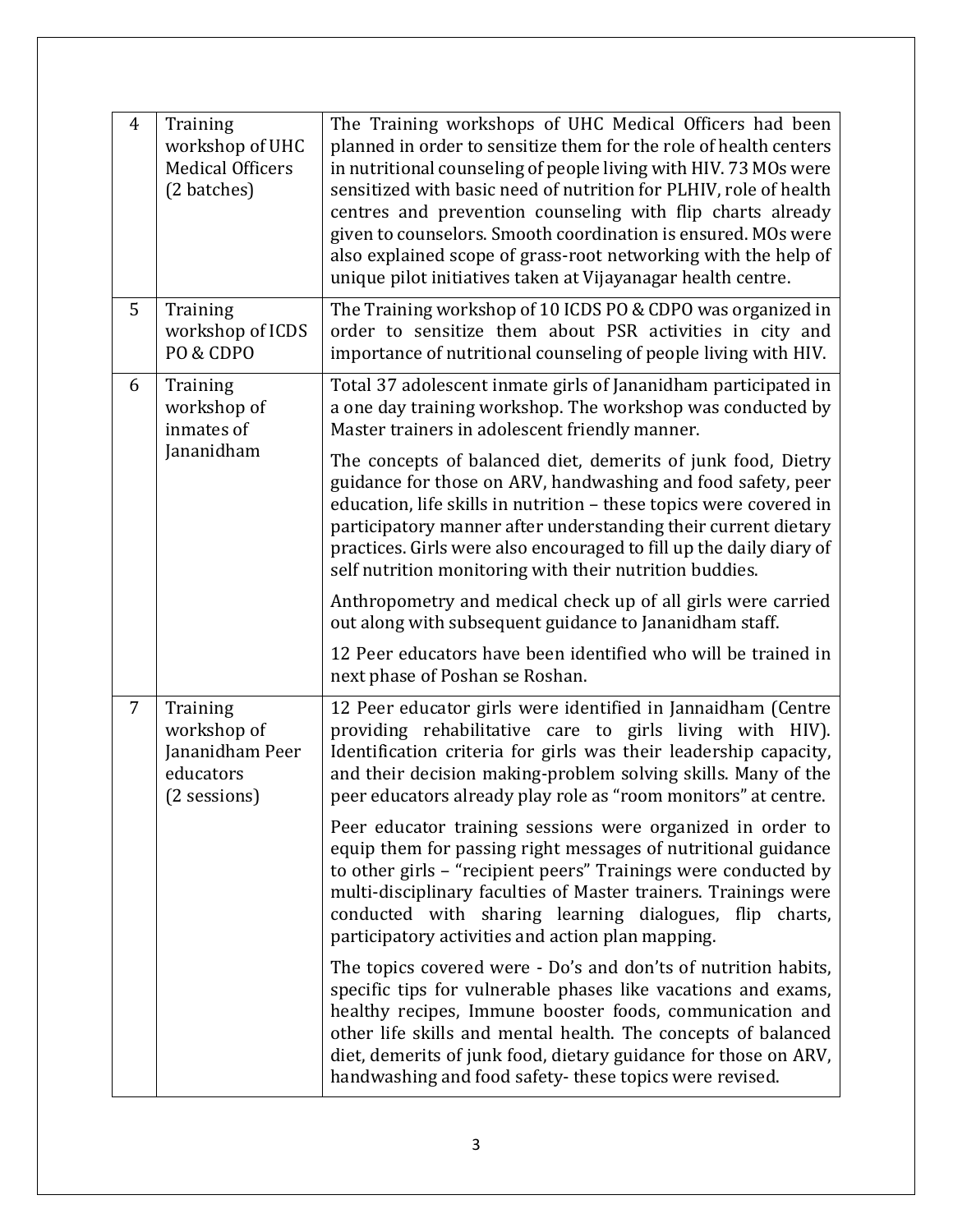|    |                                                                                      | On special demand by girls, the topic of academic stress and<br>nutrition habits was covered too. Each girl was assigned 5-6<br>peer recipients. Monthly meeting were supposed to be<br>conducted by girls with recipients and as of now 2 such<br>meetings have been carried out by peer educators. They were<br>also provided with sample format for record keeping. |                                                                                                                                                                                                                                                                                                                         |                   |  |  |
|----|--------------------------------------------------------------------------------------|------------------------------------------------------------------------------------------------------------------------------------------------------------------------------------------------------------------------------------------------------------------------------------------------------------------------------------------------------------------------|-------------------------------------------------------------------------------------------------------------------------------------------------------------------------------------------------------------------------------------------------------------------------------------------------------------------------|-------------------|--|--|
|    |                                                                                      | current times.                                                                                                                                                                                                                                                                                                                                                         | During Corona virus lockdown, peer educators were contacted<br>with video conferencing, they were allowed space to share their<br>nutrition routine and explained specific do's and don'ts during                                                                                                                       |                   |  |  |
| 8  | Dietary practice<br>study of HIV<br>Positive and ART<br>beneficiaries<br>(Benchmark) | In all, interviews of 379 people living with HIV were conducted<br>to understand their dietary practices. Respondents included<br>children, women in reproductive age group and pregnant<br>women. Some interviews of men and 50+ women were also<br>conducted for control comparison purpose.                                                                         |                                                                                                                                                                                                                                                                                                                         |                   |  |  |
|    |                                                                                      | Data was entered in MS-Excel and preliminary analysis is going<br>on to check data quality.                                                                                                                                                                                                                                                                            |                                                                                                                                                                                                                                                                                                                         |                   |  |  |
|    |                                                                                      | program activities.                                                                                                                                                                                                                                                                                                                                                    | Interviews covered the sections like socio-demographic<br>information, pre-HIV, pre-ART and post ART food habits, 24<br>hour dietary recall, health and hygiene habits, physical - mental<br>health status of patients, nutrition counseling needs and<br>current knowledge and willingness to participate in different |                   |  |  |
| 9  | Counselors<br>practice study<br>(Benchmark)                                          | Counselors practice study was designed to assess the<br>proportion of cases dealt by counselors, their current service<br>activities, their existing and required knowledge and skills for<br>nutritional guidance. All UHC and TI project counselors<br>participated in the study.                                                                                    |                                                                                                                                                                                                                                                                                                                         |                   |  |  |
| 10 | Nutrition<br>counseling by<br>counselors and<br>their supportive<br>supervision      | Counselors have started inclusion of nutrition in their routine<br>counseling of PLHIV. The record is being maintained as<br>systematic screening forms at health centres. A supportive<br>supervision observation checklist is prepared and supervision<br>of UHCs in South zone has been completed.                                                                  |                                                                                                                                                                                                                                                                                                                         |                   |  |  |
| 11 | Secondary Data                                                                       |                                                                                                                                                                                                                                                                                                                                                                        | Secondary data was compiled from different sources -                                                                                                                                                                                                                                                                    |                   |  |  |
|    | Analysis                                                                             | Data source                                                                                                                                                                                                                                                                                                                                                            | Reference year                                                                                                                                                                                                                                                                                                          | <b>Quantum of</b> |  |  |
|    |                                                                                      |                                                                                                                                                                                                                                                                                                                                                                        |                                                                                                                                                                                                                                                                                                                         | patients          |  |  |
|    |                                                                                      | Civil NCH                                                                                                                                                                                                                                                                                                                                                              | Jan'18 to Jul'19                                                                                                                                                                                                                                                                                                        | 961               |  |  |
|    |                                                                                      | <b>SMIMER</b>                                                                                                                                                                                                                                                                                                                                                          | an'18 to Jul'19                                                                                                                                                                                                                                                                                                         | 1336              |  |  |
|    |                                                                                      | SRL-Surat-GMC                                                                                                                                                                                                                                                                                                                                                          | Jul'18 to Jul'19                                                                                                                                                                                                                                                                                                        | 23889             |  |  |
|    |                                                                                      | <b>Reliance ART</b>                                                                                                                                                                                                                                                                                                                                                    | Jan'04 to Aug'19                                                                                                                                                                                                                                                                                                        | 3578              |  |  |
|    |                                                                                      | compeleted<br>with<br>socio-demographic<br>Data<br>analysis<br>is                                                                                                                                                                                                                                                                                                      |                                                                                                                                                                                                                                                                                                                         |                   |  |  |
|    |                                                                                      | indicators like age, gender, geography as well as HIV specific                                                                                                                                                                                                                                                                                                         |                                                                                                                                                                                                                                                                                                                         |                   |  |  |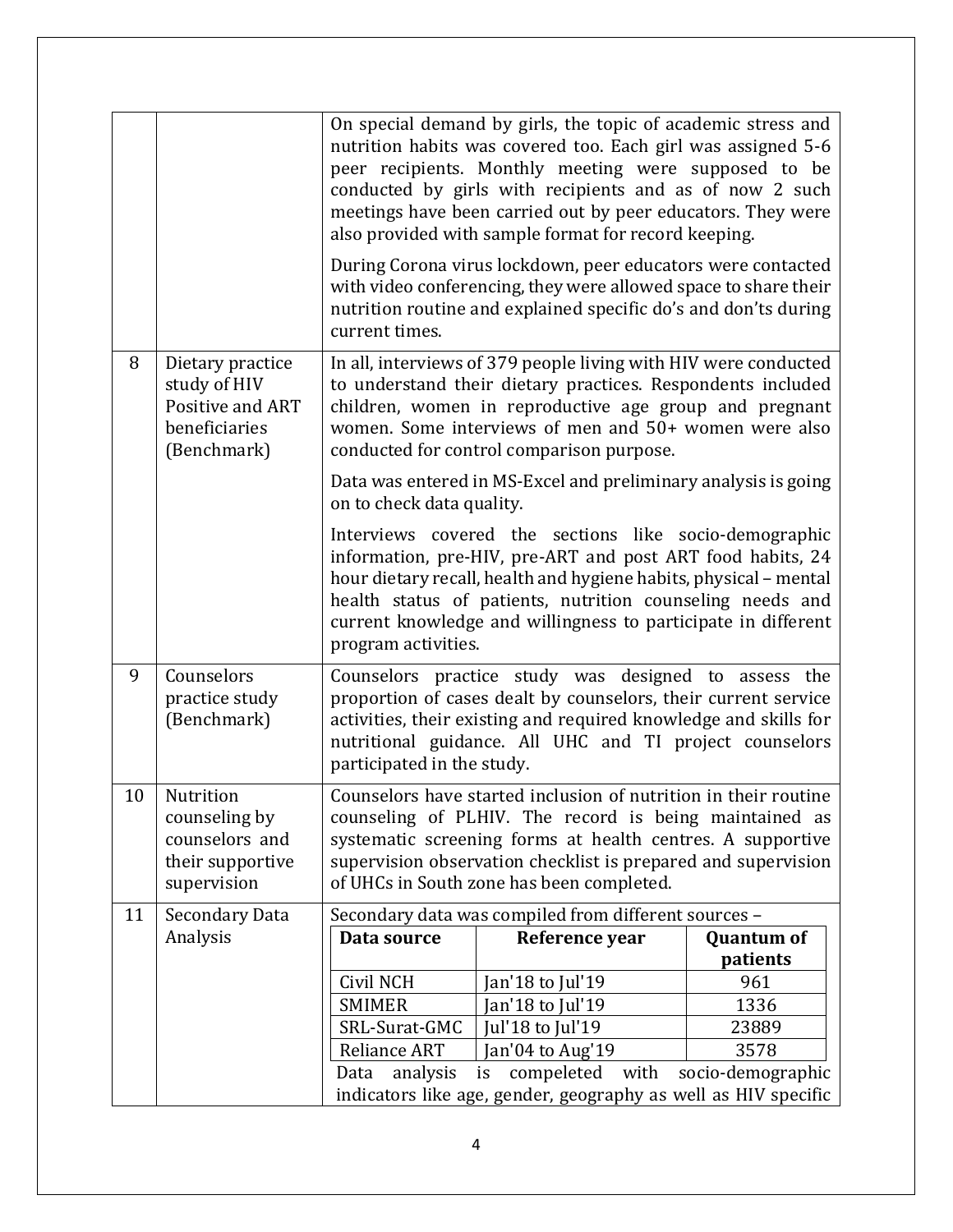| indicators like CD4 count, opportunistic infections, status of<br>spouse, ART status etc. |
|-------------------------------------------------------------------------------------------|
|-------------------------------------------------------------------------------------------|

## **Picture Gallery (Representative)**